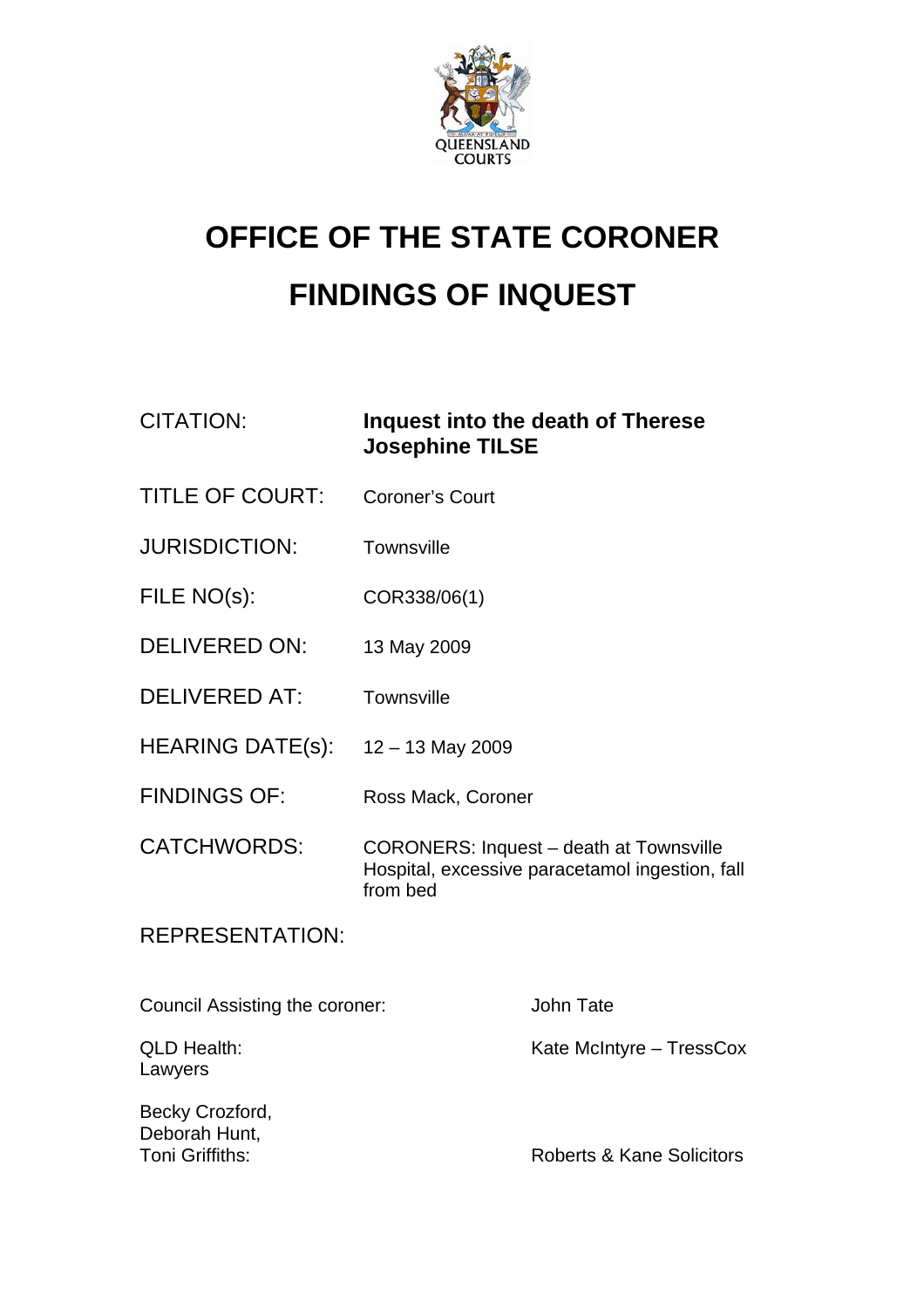In January 2006, Therese Josephine TILSE was a lady 91 years of age living at home at 34 Werona Street, Mundingburra. She was able to live at home as a result of the significant assistance she received from her family, in particular her daughter, Dorothy Patricia Tinsley.

On the  $7<sup>th</sup>$  January 2006, Mrs Tilse suffered a fall at home during the night and suffered an injury above her left eye as well as hurting her right knee. Mrs Tilse did not receive any medical treatment for that fall. Her daughter Mrs Tinsley on Monday the  $9<sup>th</sup>$  January 2006 took a supply of paracetamol to her mother's house and administered an appropriate dose at about 8 o'clock in the morning. Subsequent to Mrs Tinsley's departure, Mrs Tilse located the *panamax* tablets and from all accounts continuously ingested them during the day.

When Mrs Tinsley became aware of her mothers ingestion of the *panamax*  she immediately contacted Dr Markwell who indicated that Mrs Tilse should be taken to hospital – she was taken to hospital by her daughter Mrs Tinsley.

Mrs. Tilse's treatment at the hospital commenced on the basis the major threat to her health was the ingestion of paracetamol and her treatment followed the protocol in place for the treatment of excessive paracetamol ingestion. Notwithstanding the immediate concern about the ingestion of paracetamol, Dr Williams was concerned about Mrs. Tilse's behaviour. Dr Williams' concern was that something other than paracetamol was causing the symptoms being exhibited by Mrs Tilse. Dr Williams was suspicious about the fall Mrs Tilse had suffered on the 7<sup>th</sup> January 2006 and arranged for a CT scan in an attempt to discover an underlying cause.

A CT scan was performed and an assessment was made by Dr Amos, the Radiology Registrar on duty on the night. Dr Amos concluded there was no fracture involving Mrs Tilse's head nor was there any intra cranial bleeding. However there was some evidence that suggested a recent infarction in the right occipital lobe.

Subsequent to her return to the accident and emergency department, attempts were made to settle Mrs Tilse and they seem to have been successful enough to enable her daughter to finally leave the hospital to go home for a well earned rest.

Subsequent to Mrs Tinsley leaving the hospital, Mrs Tilse vomited and she was assisted by nursing staff who suctioned the residue of the vomit from her mouth. There appeared to be blood in the vomit and subsequent tests confirmed this to be the case. Treatment was administered in the form of medication to mitigate the vomiting and to address the prospect of intestinal bleeding.

At about 10:00pm Mrs Tilse, who had been observed to be "fidgety", made her way to the end of the bed and, according to Dr Withnall, manoeuvred into a squat position and fell forward from the foot of the bed with one hand on the bedrails which he confirms were in the upright position.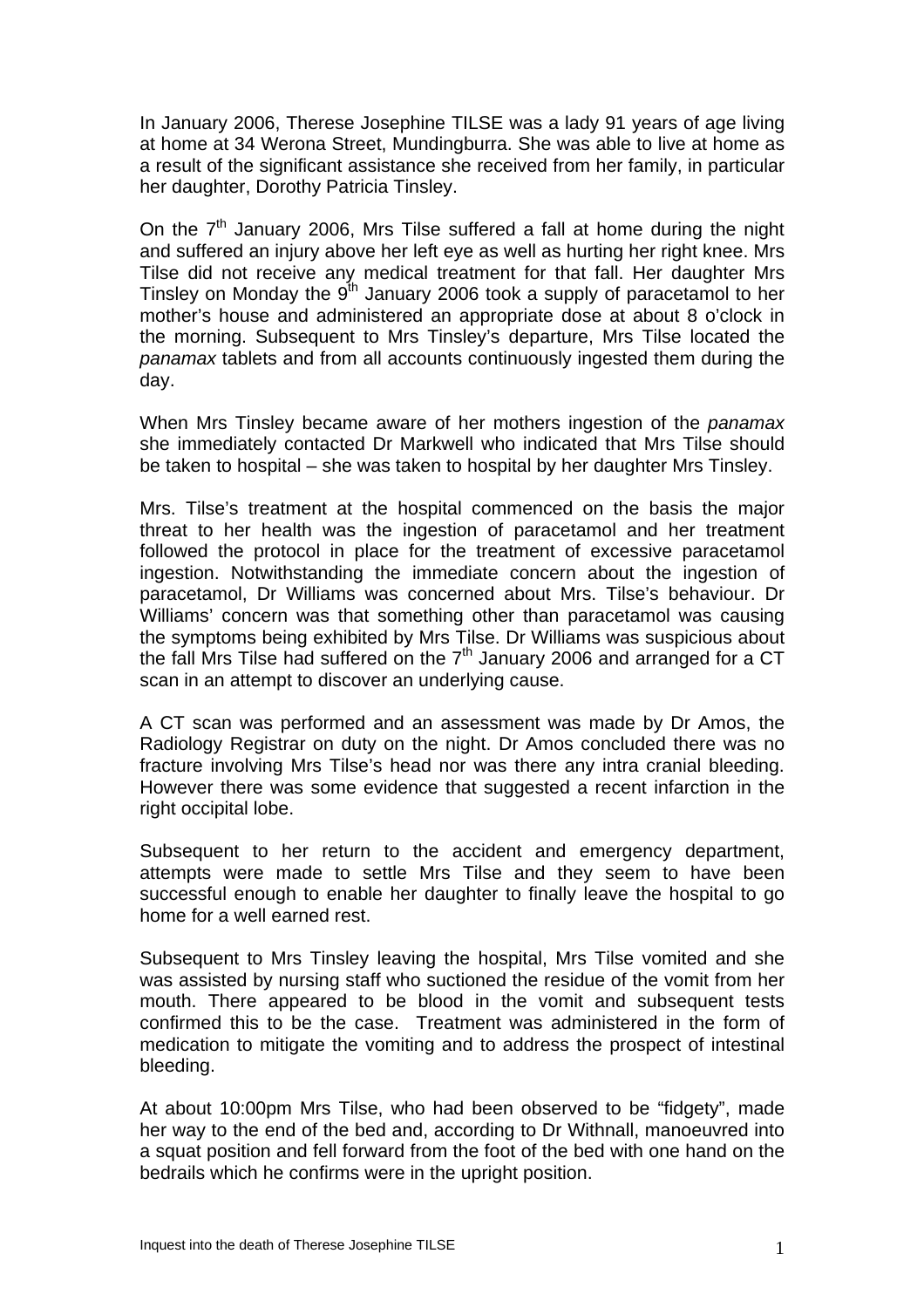Mrs Tilse landed head first on the floor at the foot of her bed.

Mrs Tilse was taken for another CT scan which was performed at 10:30. The injuries revealed in the scan were devastating. Mrs Tilse had suffered an acute sub-dural haematoma together with a number of fractures of the face and head.

She was subsequently moved from the emergency department to the oncology ward which was a more peaceful setting because her prognosis was very poor.

At 4:35pm on the  $10^{th}$  January 2006 Mrs Tilse passed away.

A post mortem examination was conducted by Professor Williams who determined the cause of death to be:

- 1(a) Sub-Dural Haemorrhage, due to
- 1(b) Head Injury, due to
- 1(c) Fall.

In terms of Section 45 of *The Coroners Act* I make the following findings:

- (a) The deceased person was Theresa Josephine TILSE
- (b) Mrs Tilse died as a result of injuries she received in a fall she suffered at the Townsville General Hospital in the circumstances I have just described.
- (c) Mrs Tilse died on the  $10<sup>th</sup>$  January 2006.
- (d) Mrs Tilse died at the Townsville General Hospital.
- (e) The cause of Mrs Tilse's death was:
	- 1(a) Sub-Dural Haemorrhage, due to
	- 1(b) Head Injury, due to
	- 1(c) Fall.

The findings I have outlined above would seem to indicate a simple train of events and, although the outcome was tragic, there was nothing controversial in the treatment of Mrs Tilse that would raise any concerns on my part.

As mentioned during the course of the proceedings, there was a concern on the part of Mrs Tinsley that her mother may have fallen from the bed whilst she was vomiting or otherwise unwell and she could only have fallen from the bed if the bed rails were not raised. In that regard the evidence from Dr Withnall is conclusive – he says his recollection is clear, in fact he says the image is "*indelibly imprinted"*. His recollection with respect to the positioning of the rails is corroborated by each and every one of the nurses and doctors who gave evidence. I am able to make a finding that the rails on Mrs Tilse's bed were in fact raised and she in fact fell from the end of the bed as a result of her deliberate efforts to leave the bed.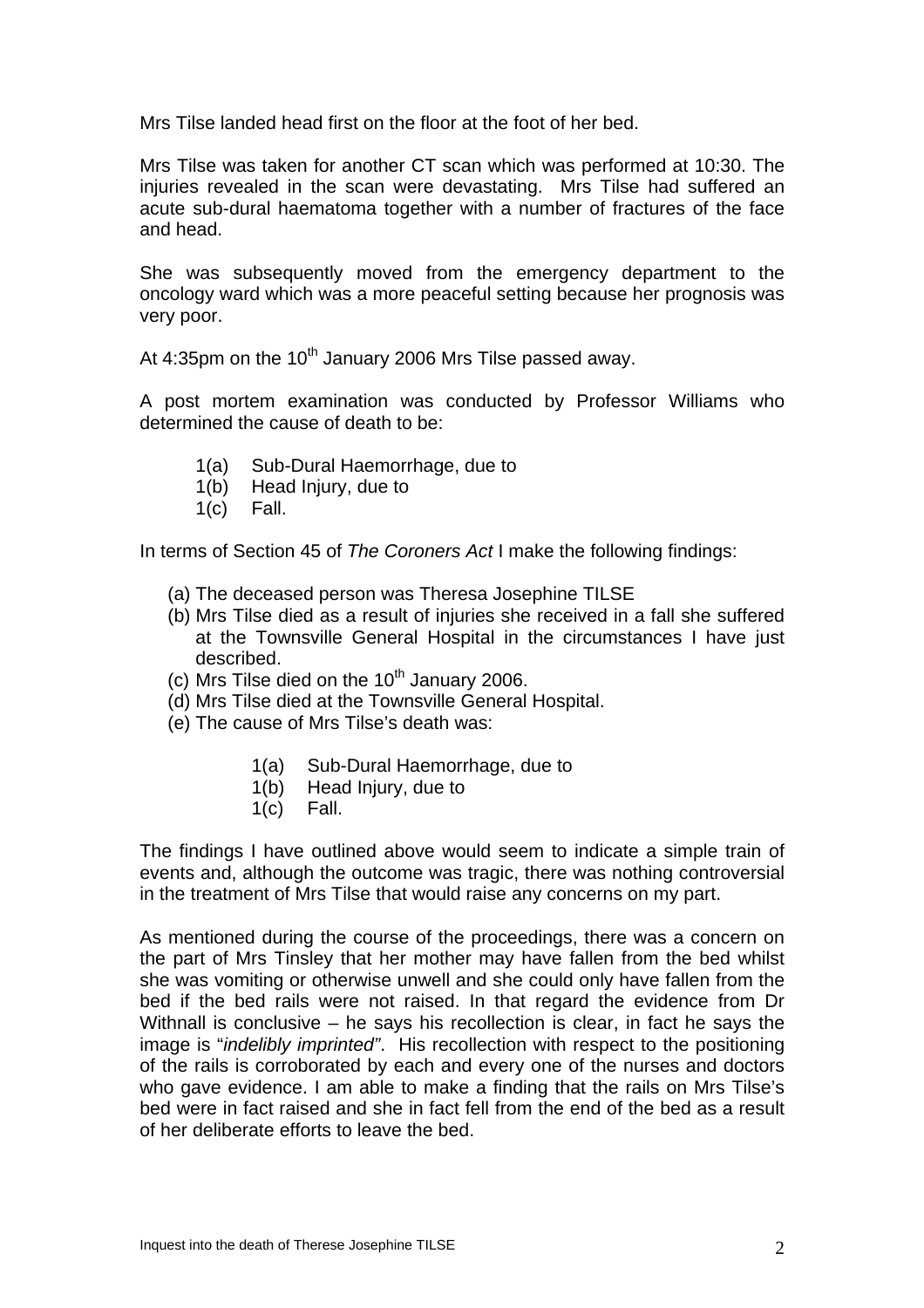The fact Mrs Tilse has fallen from the bed in hospital would generally give rise to some concern as to the nature and adequacy of the care and supervision during her stay in the emergency department. In this case those concerns have been eliminated by an appreciation of the evidence of the staff involved in the emergency department on the  $9<sup>th</sup>$  January 2006. The efforts of the medical and nursing staff who were involved in the care of Mrs Tilse have been described by Dr Spain, an emergency medicine specialist, as excellent. I agree with this assessment.

Initially Dr Williams correctly suspected an underlying issue not related to the ingestion of paracetamol and she acted appropriately to address that concern.

The nursing staff, who were operating under some pressure as a result of the number of patients in their care, executed their duties professionally and compassionately.

Dr Spain who had the benefit of reviewing the procedures adopted on the night has concluded there is no reason to suggest an alternative care regime should have been adopted.

I cannot identify any aspect of the care of Mrs Tilse that warrants criticism.

That being said, the logical question that arises is how, if the care was appropriate, did such an adverse outcome eventuate? I think the answer to that is that the death of Mrs Tilse is a tragic accident. She did not exhibit any signs or give any indication to her daughter, the doctors or the nurses that she would engage in the behaviour that led to her fall. In fact the opposite is probably the case, she had been medically restrained prior to her having the first CT scan, she returned from that scan in a calm state. I accept that the medication was not long lasting. Mrs Tinsley was confident her mother was resting well enough that she, Mrs Tinsley could leave, and significantly Mrs Tilse was 91 years of age and could not have been regarded as being particularly mobile. She gave no warning she was about to leave the bed.

During the course of the Inquest Mrs Tinsley made some suggestions, at my invitation, that may prevent a similar tragedy and mitigate the heartache that follows such an event. Those suggestions were:

*That a liaison officer should follow up with the next of kin and a meeting should be held to, in effect, de-brief the family. This is a suggestion with merit and Mr Luchich has indicated that this type of arrangement is available to families.* 

*That beds should be a lot lower and the floor around the bed should be padded in some way. The effect of this would be to reduce the impact on a patient who falls out of bed. This concept was raised with Dr Spain who indicated the concerns that such measures would address were matters that specialists such as him were alive to. He gave an example of the plans for the new Gold Coast Hospital that had accommodated those concerns.*